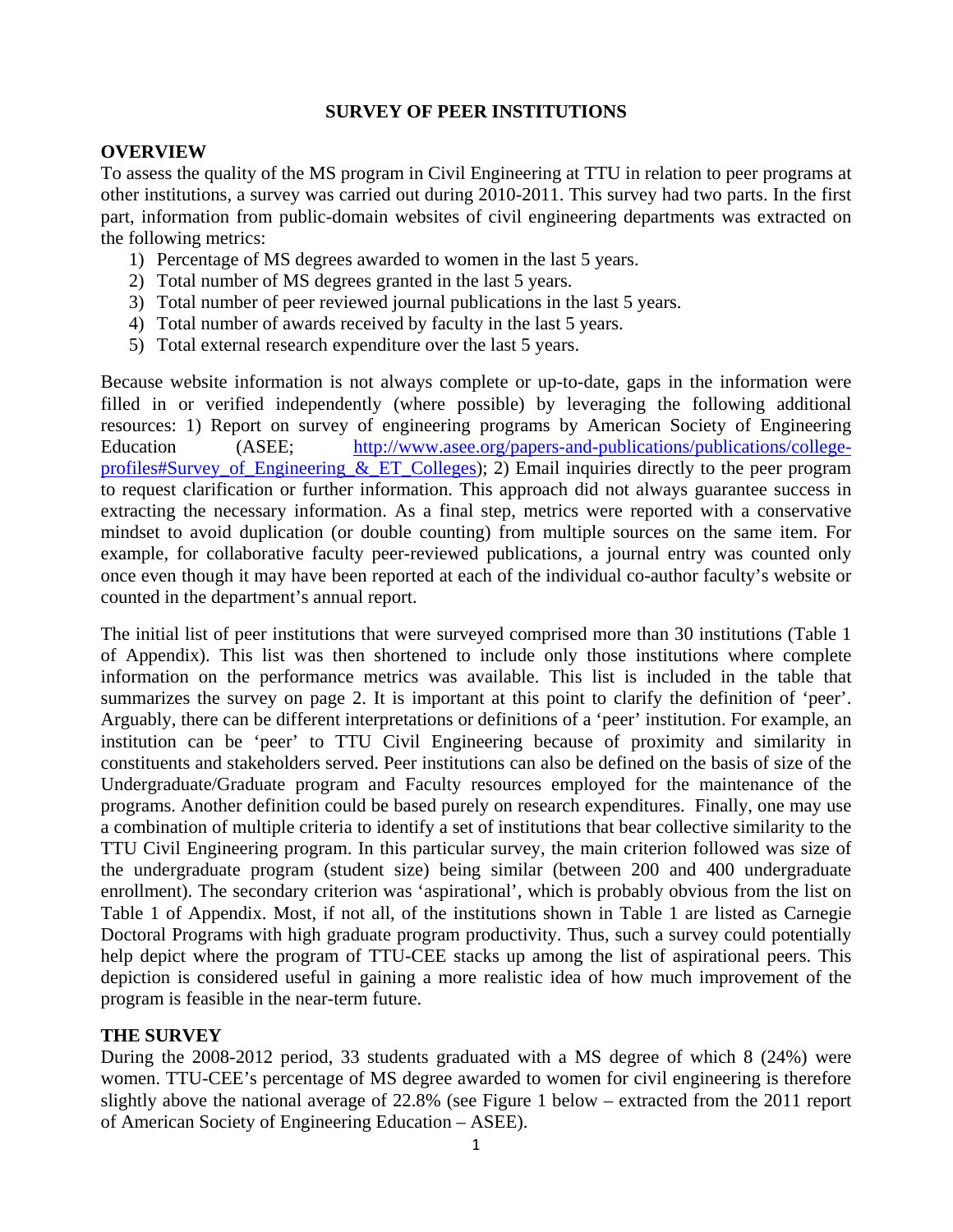

PERCENTAGE OF MASTER'S DEGREES AWARDED TO WOMEN BY DISCIPLINE: 22.7% OF TOTAL

Figure 1. Percentage of MS degrees by category awarded to Women (by discipline; source: American Society of Engineering Education, ASEE).

| <b>Table 1</b> Survey of CEE Graduate program at peer institutions (ranked in order of number of journal |  |
|----------------------------------------------------------------------------------------------------------|--|
| publications over the last 5 years).                                                                     |  |

|                                           | Total No. of    |                        |                       | Total dollars of   |
|-------------------------------------------|-----------------|------------------------|-----------------------|--------------------|
|                                           | MS degrees      |                        | Total No. of          | research in last 5 |
|                                           | granted in 5    | Total No. of Journal   | <b>Faculty Awards</b> | years (in millions |
| <b>University Name</b>                    | years           | papers in last 5 years | in 5 years            | of dollars)        |
| University of Wisconsin                   | 159             | 513                    | 33                    | 61.900             |
| Virginia Tech                             | 438             | 345                    | 46                    | 146.300            |
| University of Michigan                    | 115             | 330                    | 32                    | 25.700             |
| University of Oklahoma Norman             | 104             | 200                    | 25                    | 22.000             |
| University of Tennessee Knoxville         | 154             | 183                    | 46                    | 26.000             |
| <b>Ohio State University</b>              | 97              | 182                    | 15                    | 20.200             |
| University of Alabama - Tuscaloosa        | 52              | 158                    | 39                    | 6.700              |
| <b>Tennessee Technological University</b> | 40              | 70                     | 12                    | 2.100              |
| University of Mississippi (Olemiss)       | 27              | 68                     | 6                     | 5.600              |
| University of Alabama-Huntsville          | 32              | 48                     | 6                     | 4.900              |
| Vanderbilt University                     | 83              | 45                     | 5                     | 28.620             |
| Mississippi State University              | 33              | 40                     | 4                     | 14.100             |
| Oklahoma State University                 | 88              | 28                     | 21                    | 5.700              |
| <b>Tennessee State University</b>         | 0               | 12                     | 2                     | 0.243              |
| University of Tennessee Chattanooga       | 0               |                        | 1                     | N/A                |
| University of Memphis                     | 35 <sup>2</sup> | N/A                    | N/A                   | 9.200              |

In the table above the list of institutions is sorted from highest to smallest in terms of total number of scholarly journal publications reported over the last 5 years. Going by this criteria, it is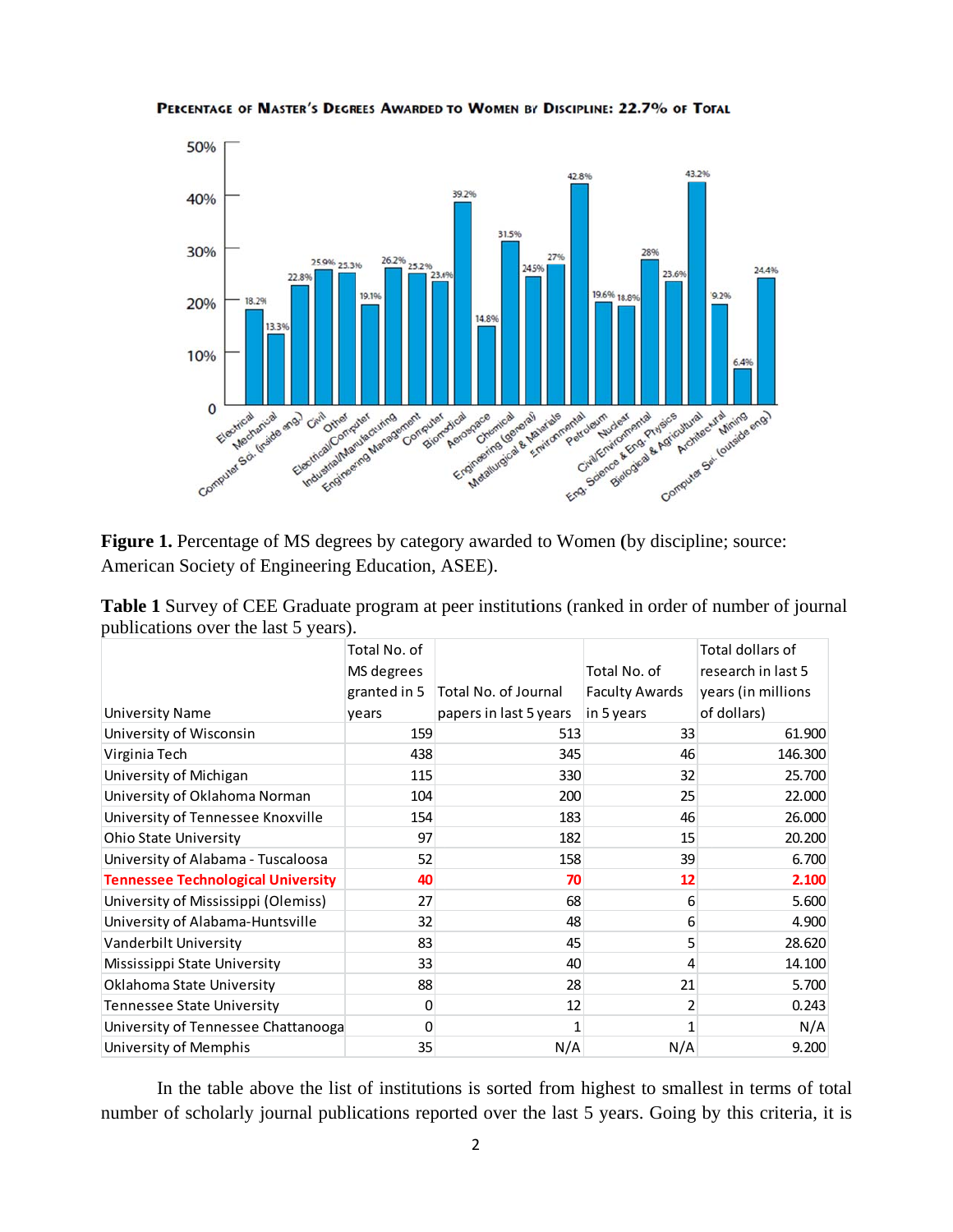seen that the CEE MS program of TTU is currently somewhere around the  $50<sup>th</sup>$  percentile (middle) range among its peers for the list of institutions surveyed. Although the CEE program of TTU can also be looked at in different ways, the relative position is unlikely to be in the top or bottom quartile. In summary, this survey indicates that a key factor that elevates the quality of a graduate program among its peers is the scale of externally-sponsored research activity and that this aspect cannot be ignored if there is a desire for systematic improvement to a higher level.